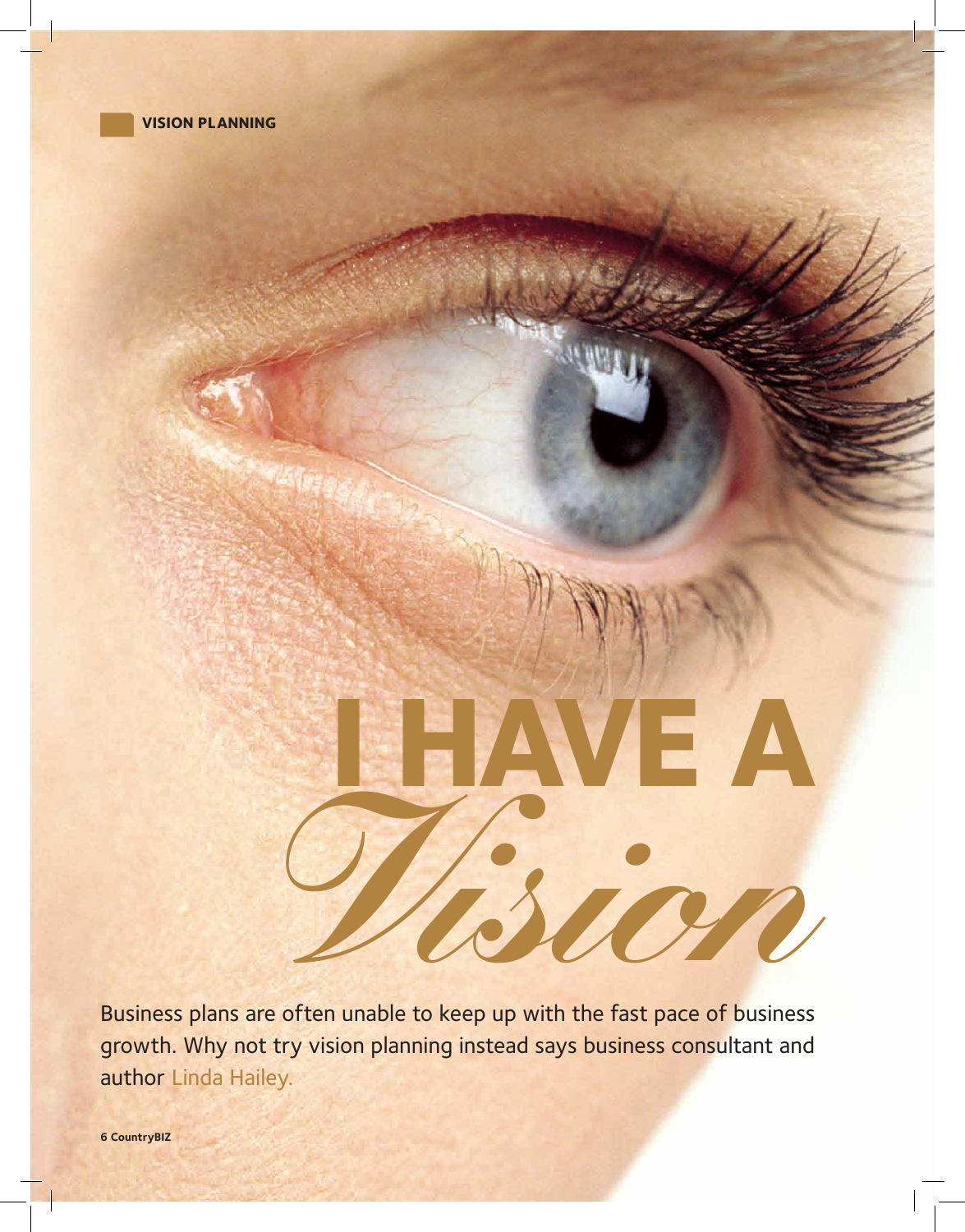## **VISION PLANNING**



I you hate the idea of writing a business<br>plan this article has your name written<br>all over it! Since starting my business in<br>1990 I have helped business owners wri<br>literally hundreds of marketing and business f you hate the idea of writing a business plan this article has your name written all over it! Since starting my business in 1990 I have helped business owners write plans. Typically these were big, meaty 60-page documents that took months to research and develop. Banks loved them, potential investors thought they were great, and clients felt they finally had clarity and direction in their business lives. In fact, most clients saw significant growth in revenue and profit as a result of developing a business plan, but it came at a cost; in some cases \$20,000 plus endless hours spent working through diagnostics and problem solving.

Over the years I began to realise that these plans were becoming out of date quicker and quicker. It seemed by the time they were completed markets had changed and new challenges were on the horizon. It was time to face the fact that business plans were no longer able to keep up with the fast pace of business growth.

It's not surprising when you think about it; our businesses' lives have undergone an avalanche of change in the last five years. We

are communicating differently with emails, text messages and VOiP. The way we receive information has been revolutionised with web searches, podcasts and even vidcasts. The business world is moving at warp speed but we haven't changed the way we review and plan for business growth.

We still rely on cumbersome research and clunky diagnostic exercises that can take forever to process. In fact, the business plan has become show and tell for business owners. By the time it's complete, it is simply a report about what has already happened.

Lets face it, the business plan is dead. It's too slow, too cumbersome and just not flexible enough for the fast moving business world we all now inhabit.

Of course, we still need to plan but we need a faster, more flexible process to create and test our growth vision for the business.

I have found that vision planning is a much more dynamic way of planning that overcomes some of the limitations of traditional business planning. It's faster, easier and can be updated easily. Vision planning differs from traditional business planning in its basic approach. Most

business planning is done from where you are today and spends a lot of time documenting the current situation. In vision planning you actually start in the future. You travel in your mind to a date two to three years down the track and create a detailed vision of what your business will look like and act like in the future. This approach means that all the speed bumps and barriers that get in the way of planning when you look at it from the 'now' perspective simply disappear. A great example of this is a client of mine who felt she couldn't plan for the future because she was trying to build her business around the staff she currently employed and what they did and didn't want to do … so there were always reasons why she couldn't do this or that. When I asked her to stand on a date two years on and look back, she suddenly realised that those team members may not even be in the picture. She was suddenly free to create a real vision. The trick to vision planning is to be very specific. If you are describing new premises talk about location, colours of the walls, amenities, lighting or even areas for socialising. One client had always wanted an office near the beach so he could go for a swim after work, so he drove around the beachside suburbs and found